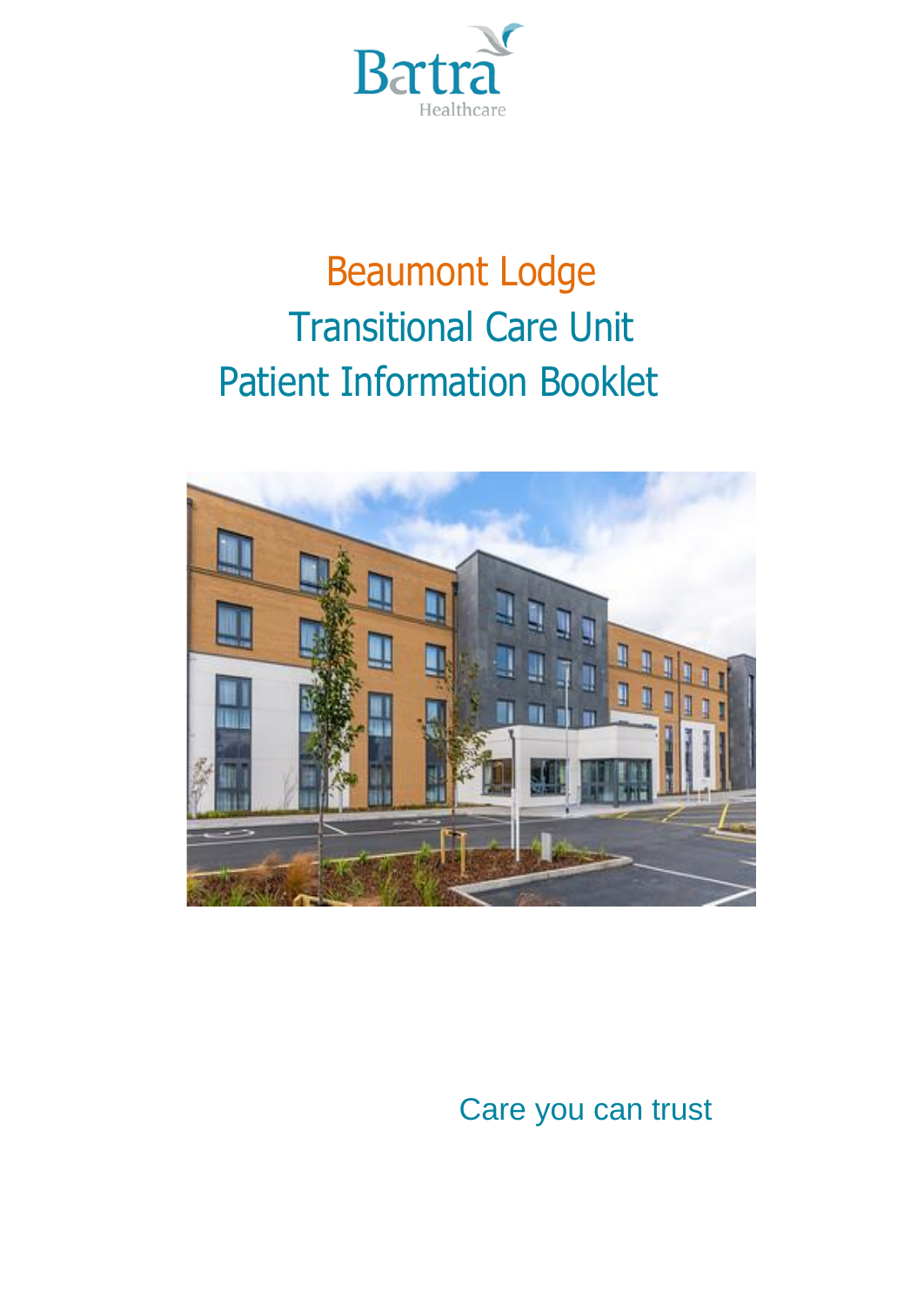

### Welcome Message from theCEO **Declan Carlyle**



Dear Patient,

I wish to welcome you to Beaumont Lodge Transitional Care Unit. On behalf of the HSE, and as part of your reablement journey, we are committed to making your stay with us a warm, engaging, and enjoyable experience.

We strive to provide care, which is personal to all our patients, and endeavour to see and treat you as the individual you are, and we are pleased for your family and friends to continue to provide an active part in your care. The care we provide for you is monitored by way of care planning by our multidisciplined team and is reviewed regularly during your stay.

Our staff are our most important asset, and we strive to employ and retain the best people by providing a rewarding place of work. We are committed to the ongoing training and development of our staff, using external and in-house resources, that provide us with a full ongoing training program. We are, thus, in a position to provide you with exemplary clinical and medical care that meets all your care needs.

Our facilities are second to none with many multi-function rooms throughout the building for your use and enjoyment. For example, sitting rooms, assisted bathrooms, private family rooms, exercise rooms, and several dining rooms. We also have a fully equipped hairdressing salon.

We commit to providing a diverse and interesting blend of activities for you to enjoy with our skilled activities staff, and it will be your choice which activities you participate in.

We recognise that food is an important part of your wellbeing. Therefore, we have hired experienced and skilled chefs to prepare your daily meals and offer a wide variety of choice and menus to suit your individual palate and preferences.

We hope you enjoy staying with us, so please let any member of our staff know if you need anything to make your stay even more enjoyable.

Kindest regards,

Declan Carlyle CEO Bartra Healthcare

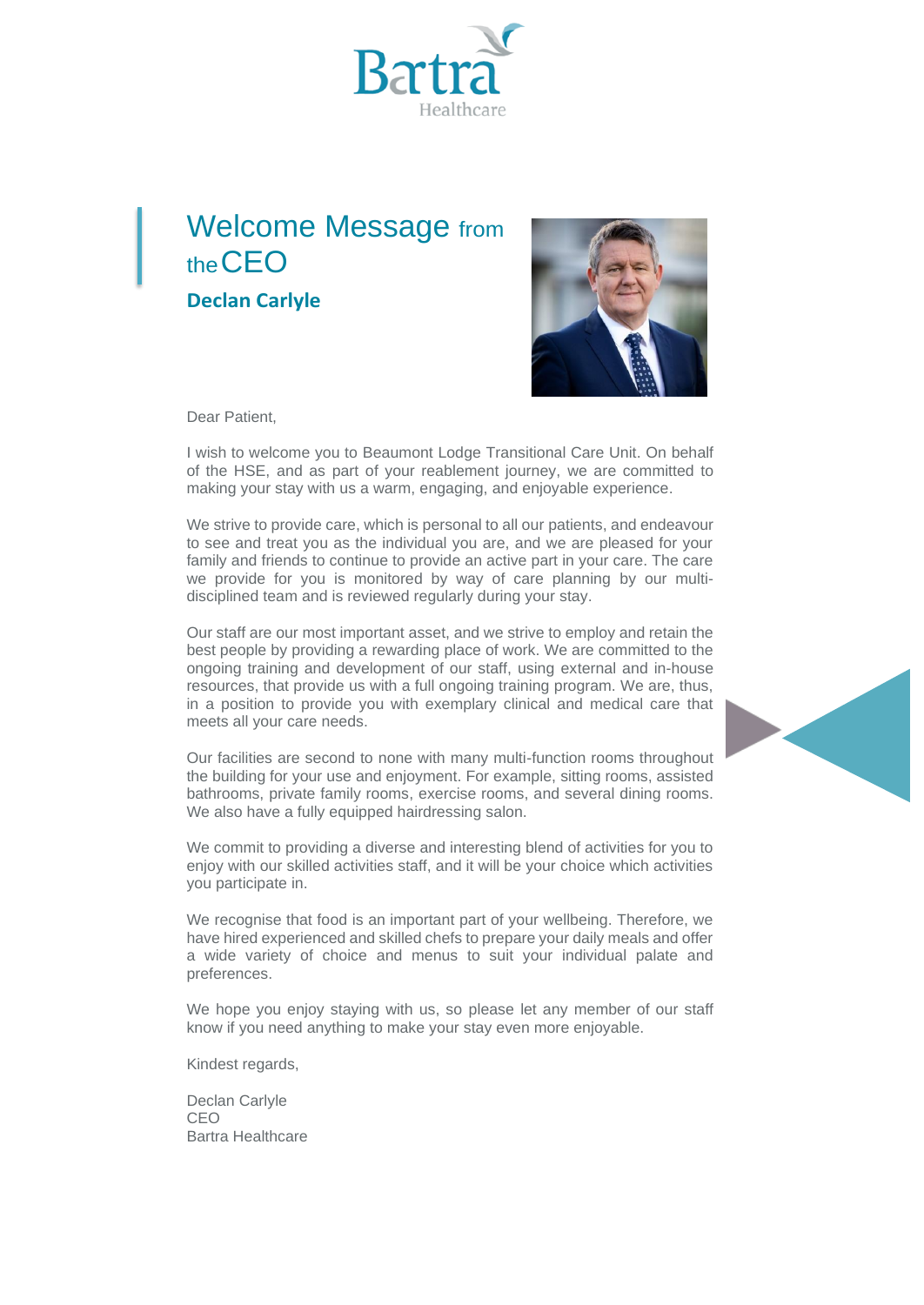

### About Beaumont Lodge Transitional Care Unit



On behalf of the HSE, we provide full-time transitional care, male and female, aged 18 years or over.

We offer a wide range of services delivered to the highest standard by fully trained, qualified professionals in a friendly and caring manner.

Beaumont Lodge is a modern, four-storey purpose-built 221 bedded Transitional Care Unit off the Kilmore Rd, Artane, Dublin 5. All our bedrooms have their own ensuite bathroom, and smart TV. We also have a small number of twin rooms for those with a preference to share.

#### **Mission Statement**

Our aim at Beaumont Lodge is to provide a person-centred, caring and safe environment for people with varied care needs in a professional and empathetic manner.

Our highly trained and trustworthy staff will enable each patient to improve and maintain their independence in order to return home or to more suitable long-term accommodation of their choice.

#### **Vision Statement**

At Beaumont Lodge, our vision is to foster an environment that facilitates:

- **Dignity**
- **Independence**
- **Choice**

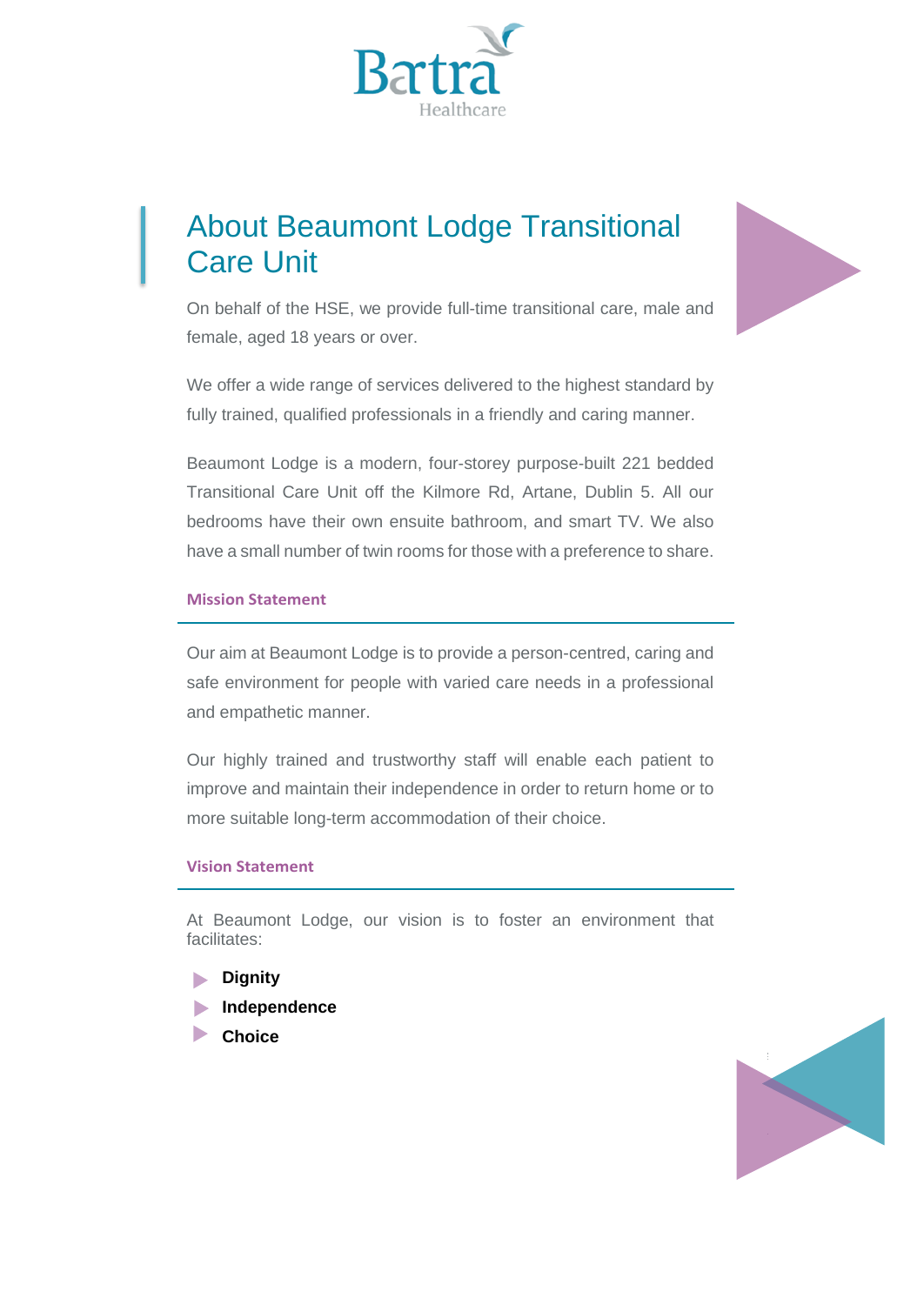

### Our Team

#### **Director of Clinical Services** – Priya Madhu

Priya is accountable for the clinical and all operational aspects of Beaumont Lodge. Priya previously worked in several senior roles in the acute hospital sector achieving excellent standards of care, including care of older people with complex medical needs.

Other senior roles are:

Medical Officers Director of Nursing Assistant Directors of Nursing Patient Flow Managers Medical Social Workers Clinical Nurse Managers Executive Chef Head of Maintenance Head of Housekeeping

### Nurses & Care Assistants **Who Will be looking After You?**

Our Nurses and Health Care Assistants are rostered to work in a specific area of Beaumont Lodge. Each morning and evening at the changeover of duty, a member of staff is designated to care for a group of patients to assist them with their activities of daily living.

If you wish to know who is looking after you on a particular day, please just ask a member of staff. Where possible, the same staff will stay on your floor for an extended period of time to allow them to get to know you and vice versa.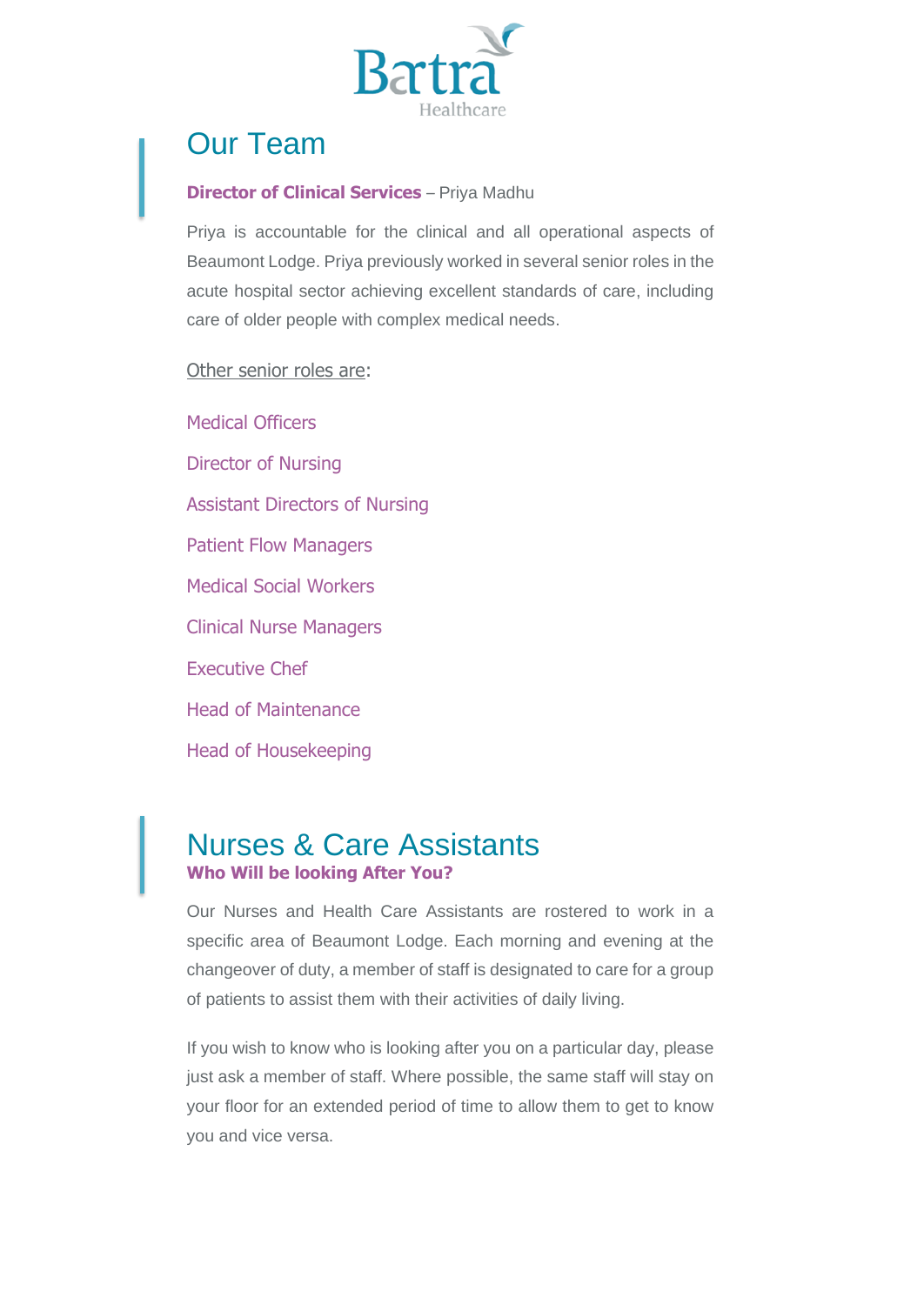



### Medical and Medication Care

**Doctor (Medical Officer) Services**

Medical services are provided by our own in-house Medical Officers who are onsite seven days per week. We have also engaged the services of a Consultant Geriatrician who provides ongoing oversight of all our clinical governance.



#### **Administering Your Medicine**

Medication is administered by the Registered Nurse in charge of your care. For patients transferring from an acute hospital, only medication that is prescribed by the hospital will be dispensed by our Pharmacy. In the case of patients availing of respite care, a prescription from the patient's GP is required.

#### **What to do if you have a Question Regarding Your Medication**

You can speak to either the Nurse on the floor, the Senior Staff Nurse, the Clinical Nurse Manager (CNM), Assistant Director of Nursing (ADON), Deputy Director of Nursing or the Director of Nursing (DON). All will be happy to deal with any query you may have and can refer you to our Medical Officer (GP) and/ or our Pharmacist if required.

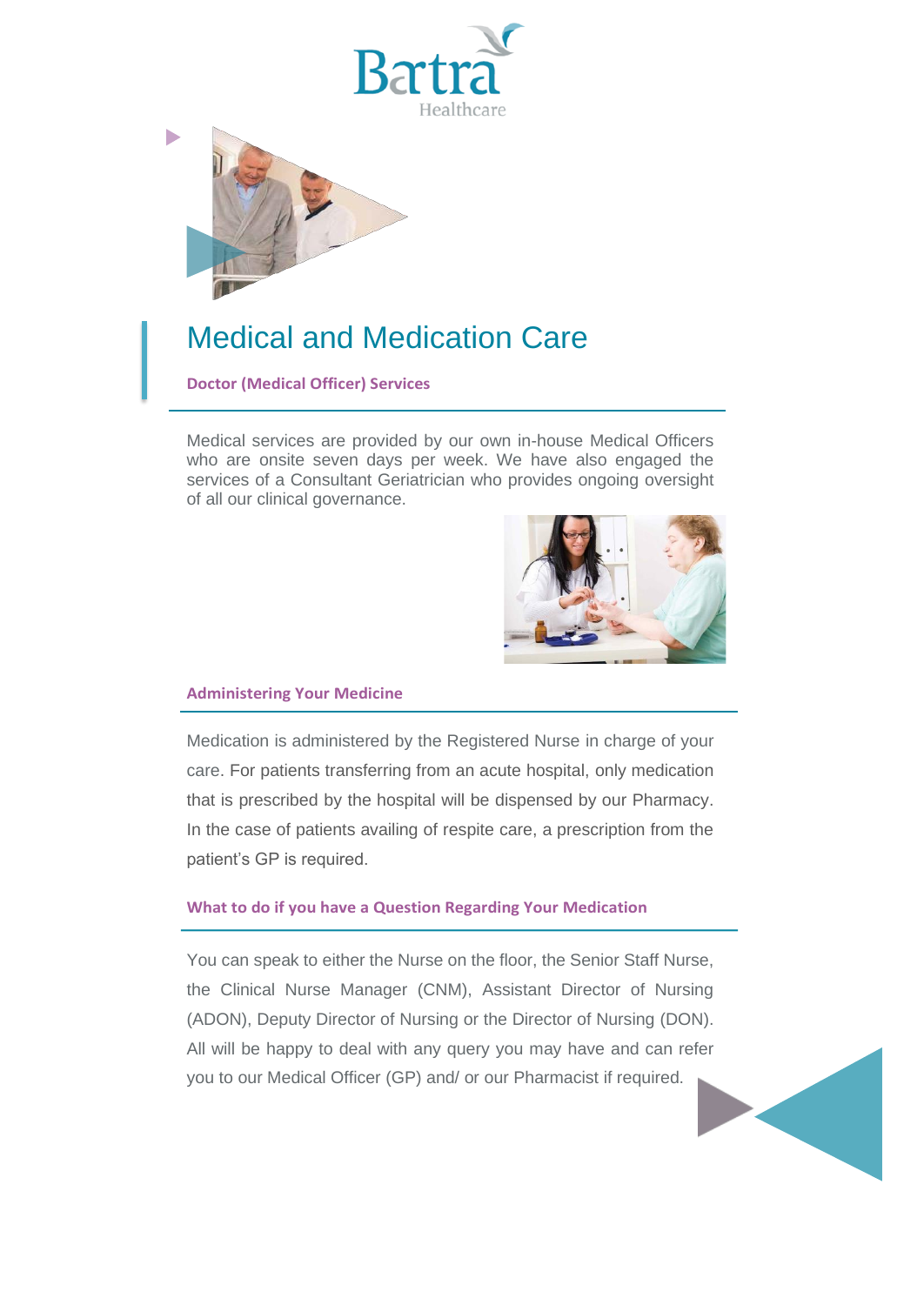

#### **Pharmacy**



Medication is delivered to Beaumont Lodge (based on a valid prescription from your referring hospital or GP) on a daily basis by our designated pharmacy supplier who can also provide emergency outof-hours deliveries.

The nurses will call the D-Doc on-call service if you require a visit outof-hours (i.e. during the night). The Staff Nurse looking after you will ensure you receive the medication prescribed by the on-call doctor, as our pharmacy operates daily.

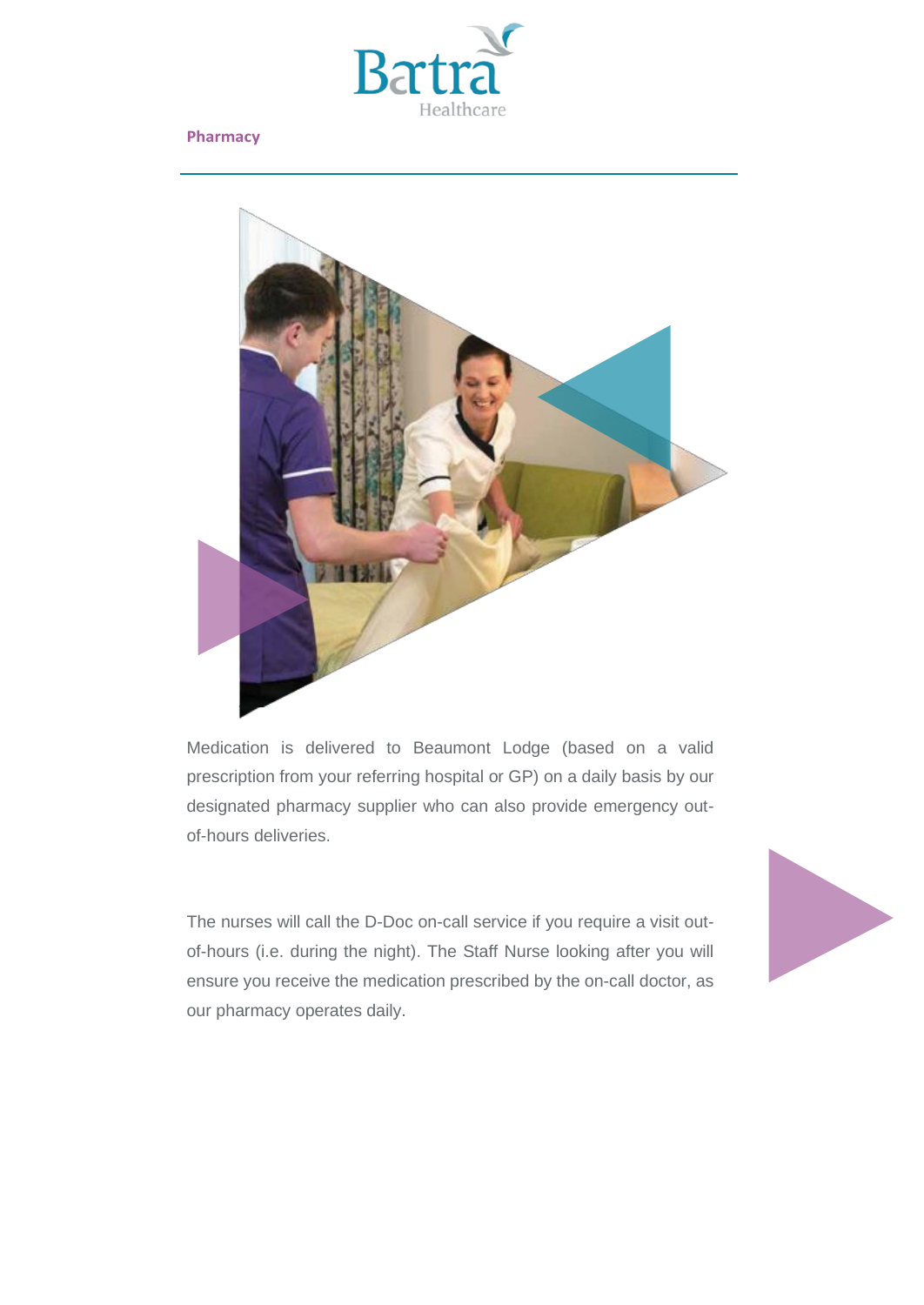

## Type of Care

#### **REABLEMENT CARE**

Reablement and confidence-building are the keystones of our postacute convalescent programme. Patients have access to all the necessary equipment and expertise to ensure that they have a speedy recovery and the wherewithal to return home and resume life as before.



In Beaumont Lodge we have the support of a multi-disciplinary team to assist us when required to ensure our patients obtain the best care possible. This team includes: Doctors, Nurses, Dietician, Tissue Viability, Physiotherapist, Social Work, Occupational Therapist, Speech & Language Therapists, and Health Care Assistants.

We have also partnered with ExWell Medical who will provide exercise classes to suit all needs and will help to improve strength and conditioning during your stay with us. You may extend your engagement with ExWell Medical in the community if you wish, just speak to any of their staff who will assist you in this regard.

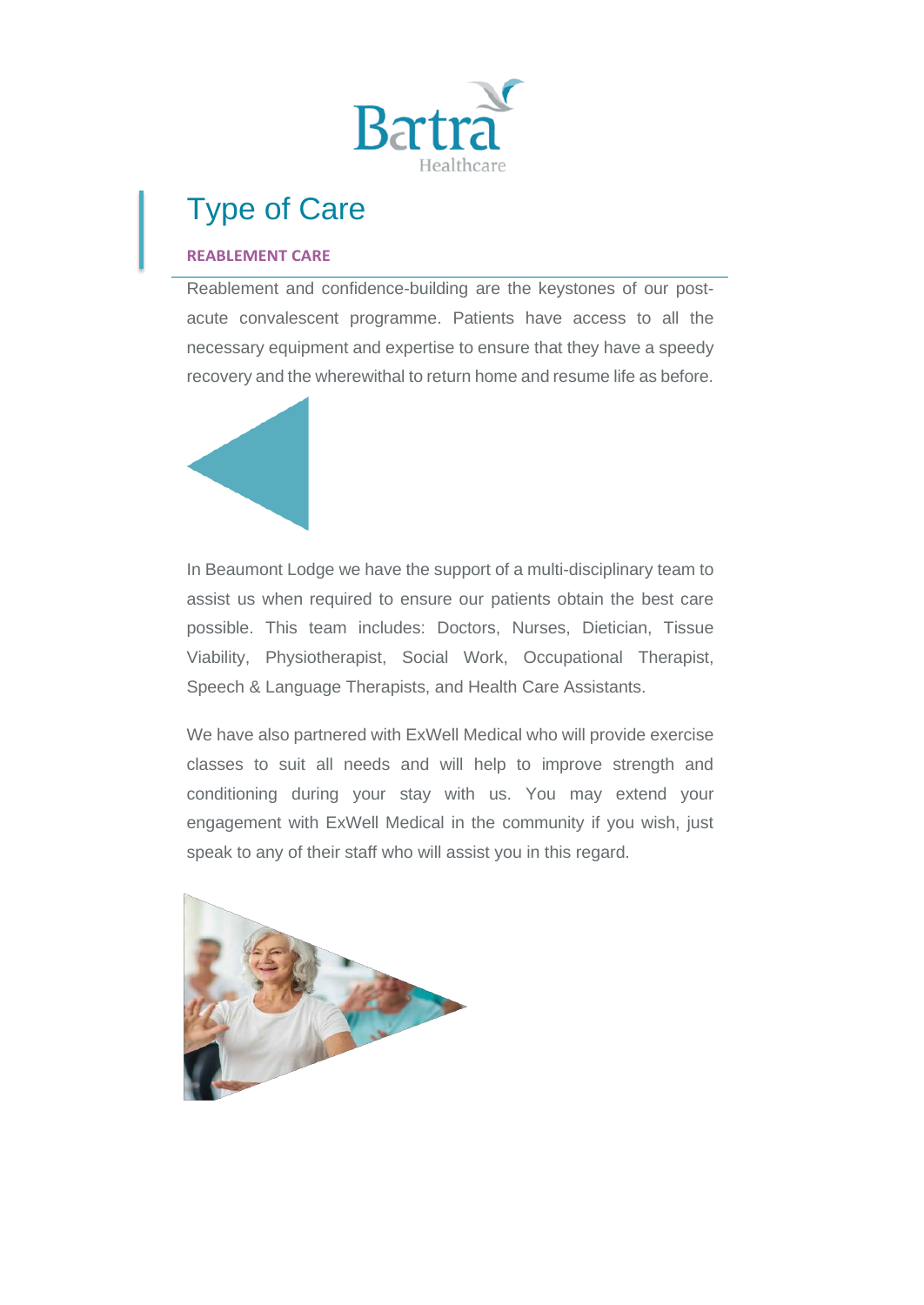

### Services We Provide

Members of our dedicated activities team offer a varied and beneficial activities programme. Our Hairdresser visits at least once a week and offers a comprehensive service. Arrangements can also be made for the Hairdresser to attend by special request.

A suite of activities may also be provided to patients and covers the following:

- (a) Social activity programme provision including social programmes tailored to the ongoing requirements
- (b) Group exercise sessions

#### **Additional Individual Services**

**Hairdresser/ Beautician** €10 to €70 depending on treatment. **Chiropody / Podiatry** GMS €20 per session. Non-GMS €25 to €40 per session. **Daily Papers** Newspapers are delivered to the home each morning and will be charged at current retail price; payment can be arranged at Reception through cash or card.

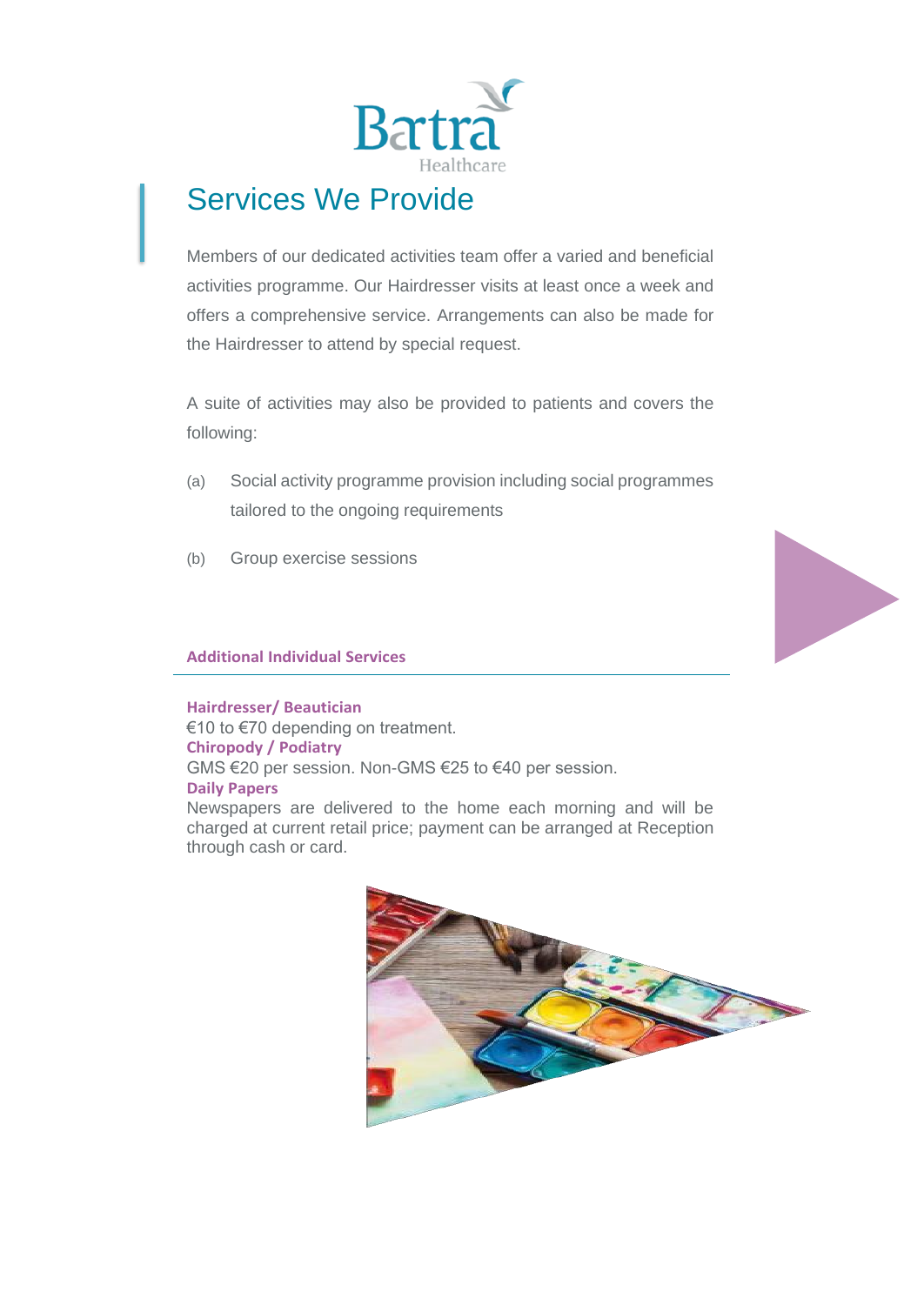

### Health & Safety

#### **Fire Drill**

Beaumont Lodge has the most modern fire safety systems in place including an integrated fire sprinkler system. Our staff are fully trained in procedures for fire evacuations.

#### **Testing the Fire System and What is the Procedure?**

We activate the fire alarm manually once a week in order to ensure that the sirens, hallway magnetic door locks, and individual door closers are in working order. If you hear a continuous alarm at any time of the day or night, this is not a test. Please proceed to the nearest Nurse's Station and follow the directions of the staff who are trained to assist you. Do not use lifts. Do not exit the building unless directed to do so by a member of staff. If you are incapacitated a member of staff will attend to you.



#### **Smoking**

Beaumont Lodge operates on a smoke free environment within the building. However, there are designated areas in the courtyards for patients who wish to smoke. Patients must be accompanied by a member of staff during visits to the designated smoking area. It is therefore necessary to make arrangements with the senior member of staff on duty who shall facilitate you when staffing resources allow.

#### **Hospital Visit or External appointment**

Should you need to go to a hospital or an external appointment during your stay with us, it is our policy that a family member must accompany you. A member of staff will accompany you by prior arrangement only.

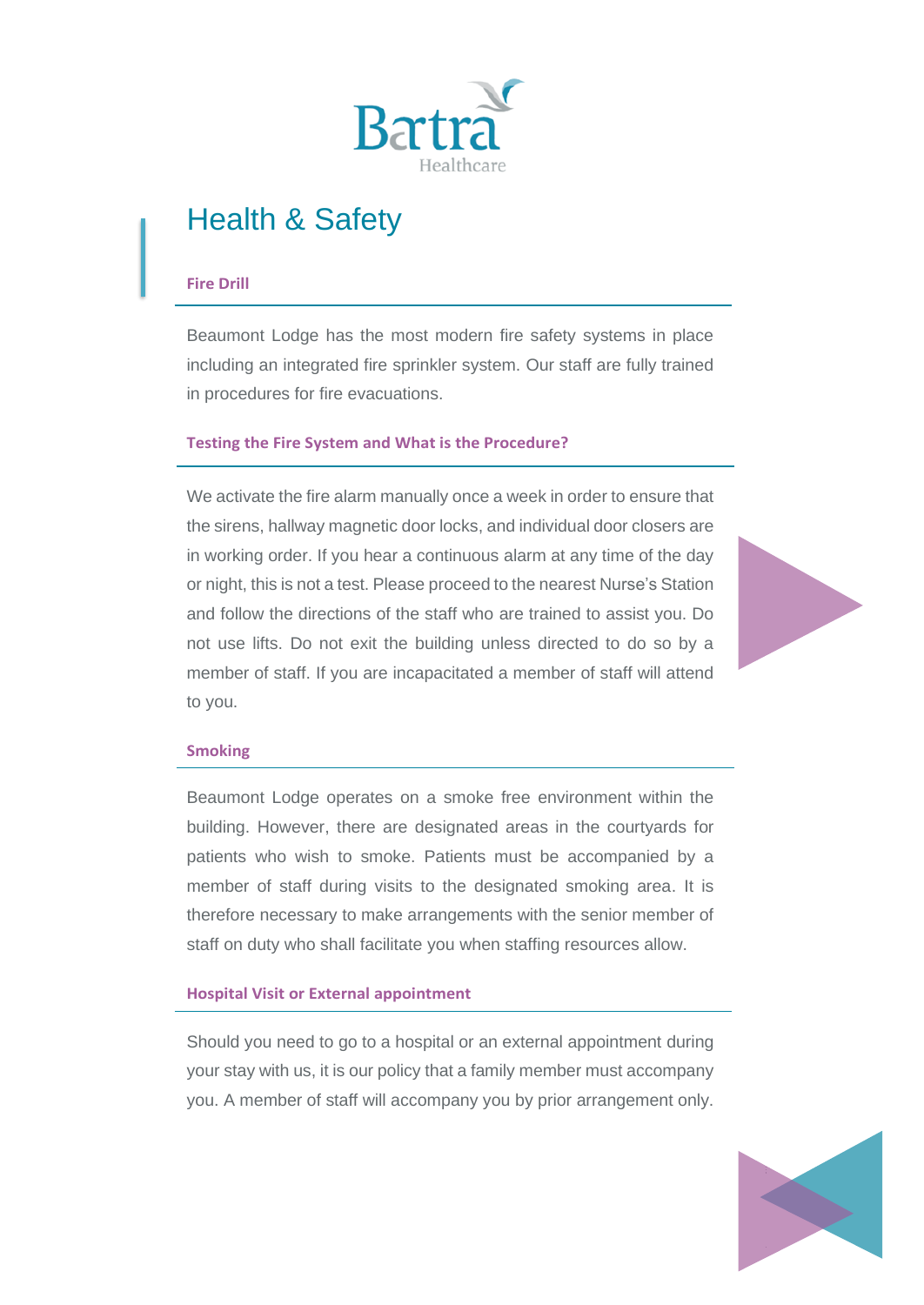

### Personal Possessions

You should bring clothes and toiletries and any aids you may require such as a walking stick or frame. You should also bring any personal effects that you wish to use, but you are encouraged to leave valuables with family members if possible. A secure safe is available and you can access the items you are keeping in the safe at any time when Reception is open. A locked bedside locker is provided in your room for your personal use.



### Visiting Arrangements

We operate a visiting policy within Beaumont Lodge in line with Health and Safety regulations and we ask that all visitors sign in and out on entering and leaving the building and partake in precautionary infection control measures as appropriate. It is very important that our patients feel that they have every opportunity to have contact with their family and friends. However, these visiting arrangements may be restricted, for example, during an infectious outbreak.

Our visiting hours finish at 7pm for safety and security. However, there may be occasions where family may need to stay with their loved ones and arrangements can be made to facilitate this. We operate a protected mealtime policy (12.30pm to 1.30pm and 5.00pm to 6.00pm) for our patients, should you arrive at this time you are welcome to relax in our Reception area.

We reserve the right to impose restrictions on visiting arrangements where the visit or time of visit is deemed to pose a risk or where the patient requests restrictions. If a patient refuses to see a visitor, we will always respect their wishes, please do not be offended if your visit is refused.

There is also a family room available which allows for greater privacy while visiting.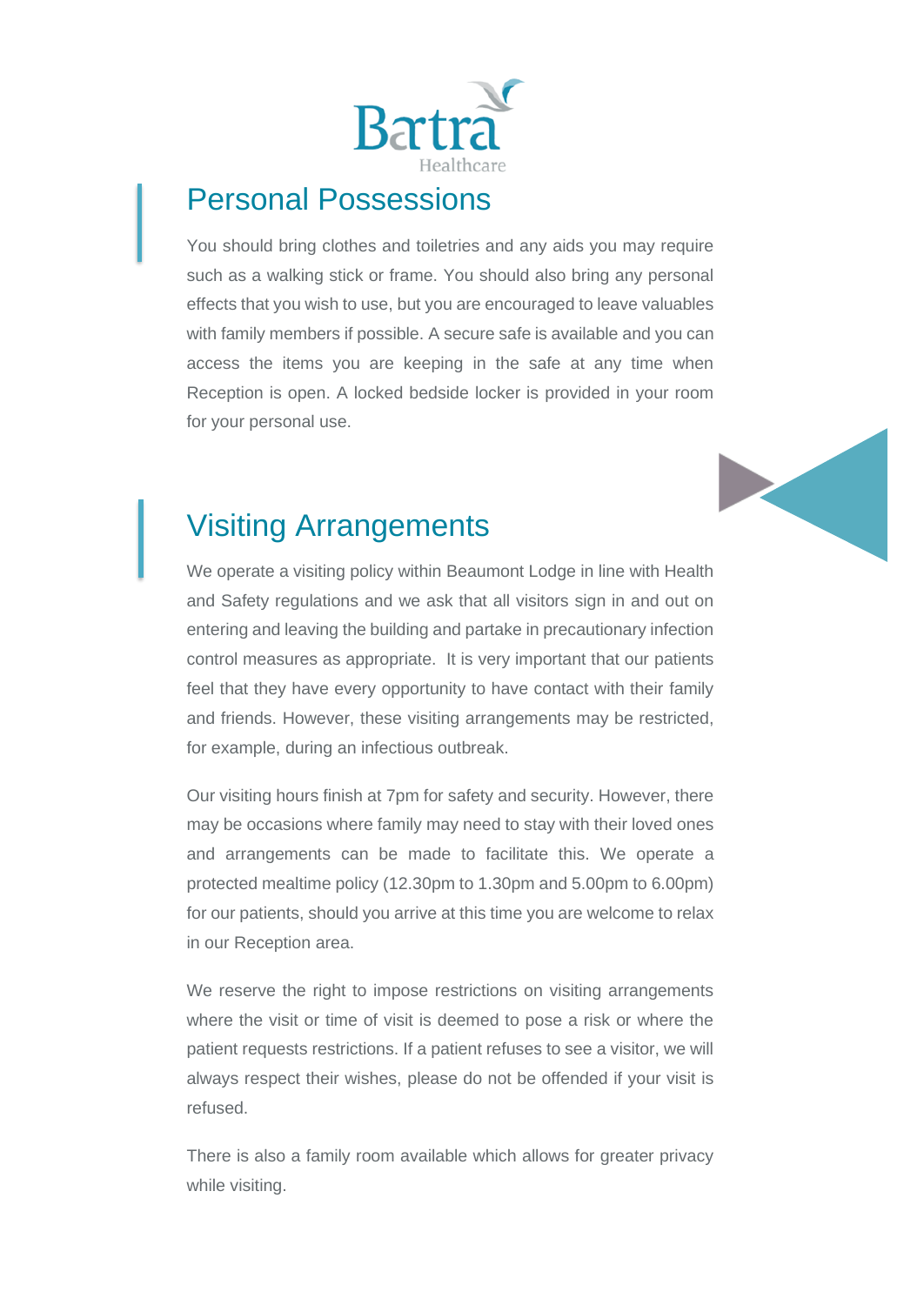



Beaumont Lodge has a cosy café area just beside Reception - we would encourage you to avail of this lovely area and enjoy a tea or coffee.

### **Communication**

Patients are encouraged and support to use their mobile phones and tablets etc as a means of communication with their families. We would kindly request that one family member is appointed as the main point of contact with us where possible to ensure there is a clear process of communication and information sharing.

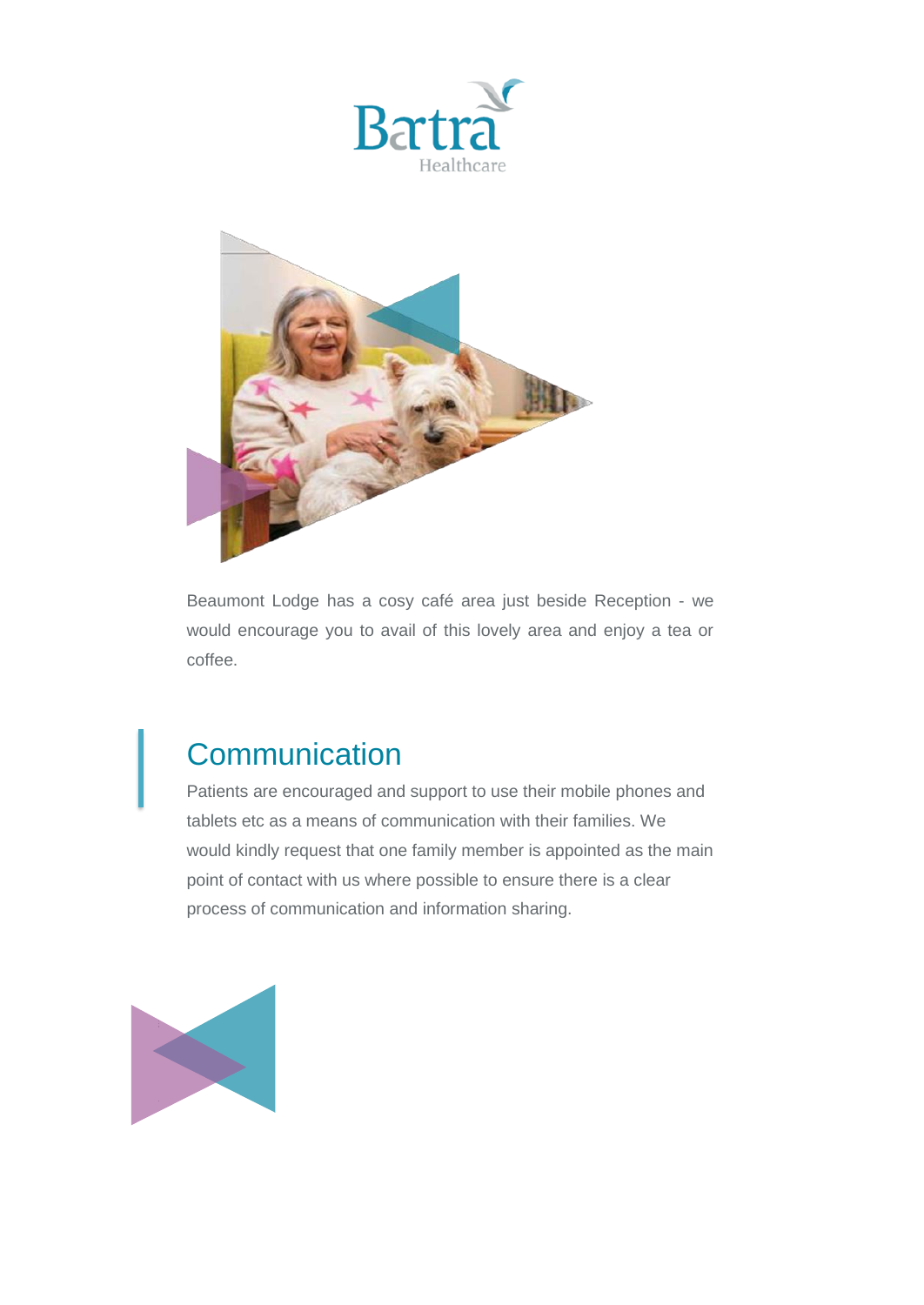

### **Catering**

#### **Your Menu**

Our Head Chef has devised a seasonal menu to offer all patients a wide variety of meals throughout the day. Our menus are reviewed biannually by a dietitian/nutritionist. Individual dietary requirements can be catered for - Coeliac, Diabetic, etc.

We buy fresh produce locally sourced to ensure you enjoy the freshest food daily.

Note: A copy of the daily menu is displayed in the dining room.

If you would like to order something that is not on the menu, please speak to a member of staff or to a member of the Catering Team who will liaise with our Chef and, where possible, it will be organised for you.

If you would like to order meals outside of mealtimes, please let a member of staff know before 5pm and this will be accommodated. The main kitchen closes at 6pm every evening, however, a snack menu is always available.

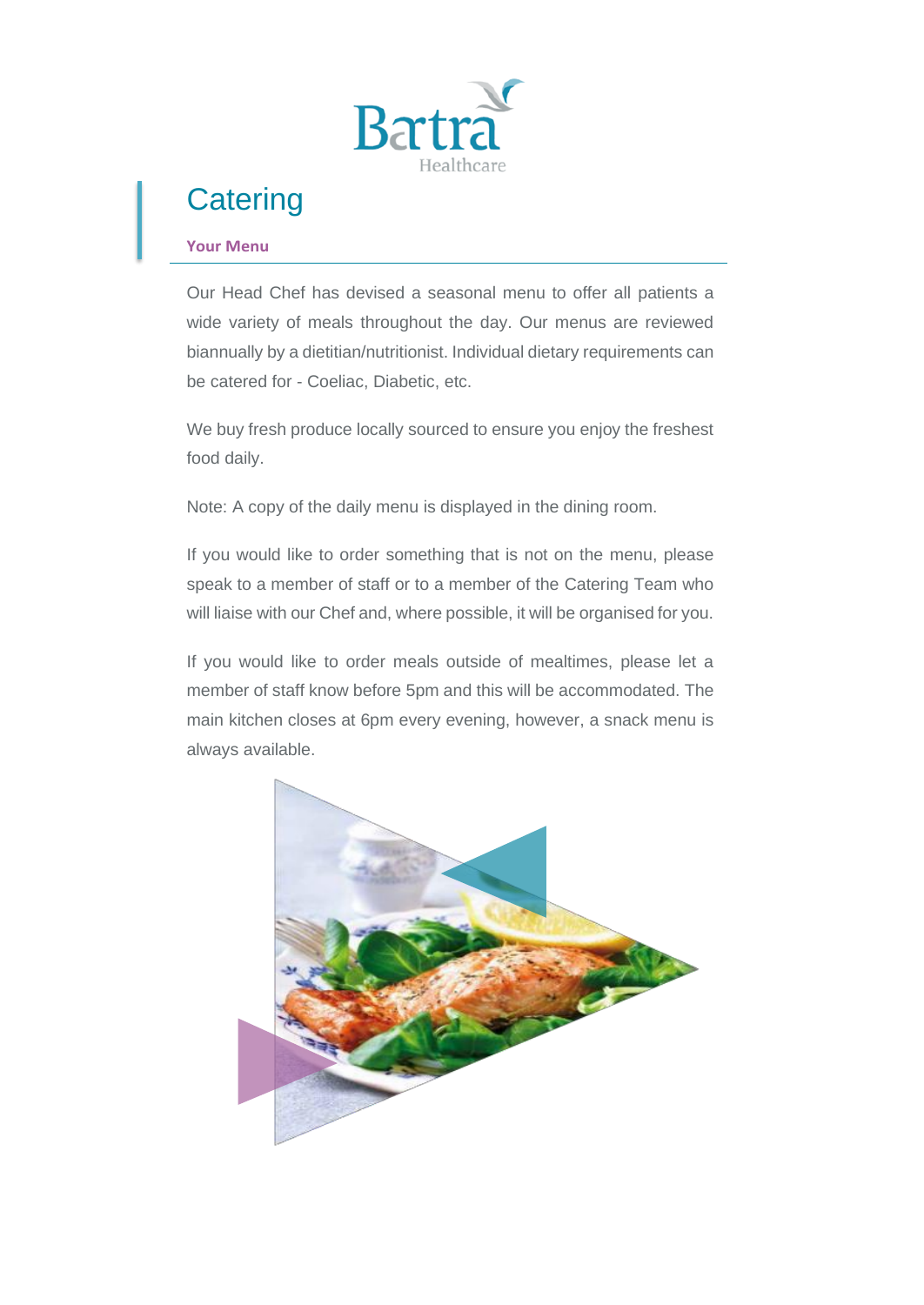

### **Laundry**

Laundry services are only supplied in exceptional circumstances and where necessary may be requested via a member of staff. Our Laundry Supervisor is available to ensure the smooth running of the laundry service.

#### **Dry Cleaning Services**

Dry cleaning is available on request and at an additional cost.



### Facilities & Gardens

All bedrooms have full en-suite facilities including a shower and all rooms are furnished to an extremely high specification to guarantee comfort, safety and functionality. Each room has its own privately operated smart TV.

We have a choice of dining rooms and a large state-of-the-art kitchen that provides nutritious and appetizing meals and snacks throughout the day.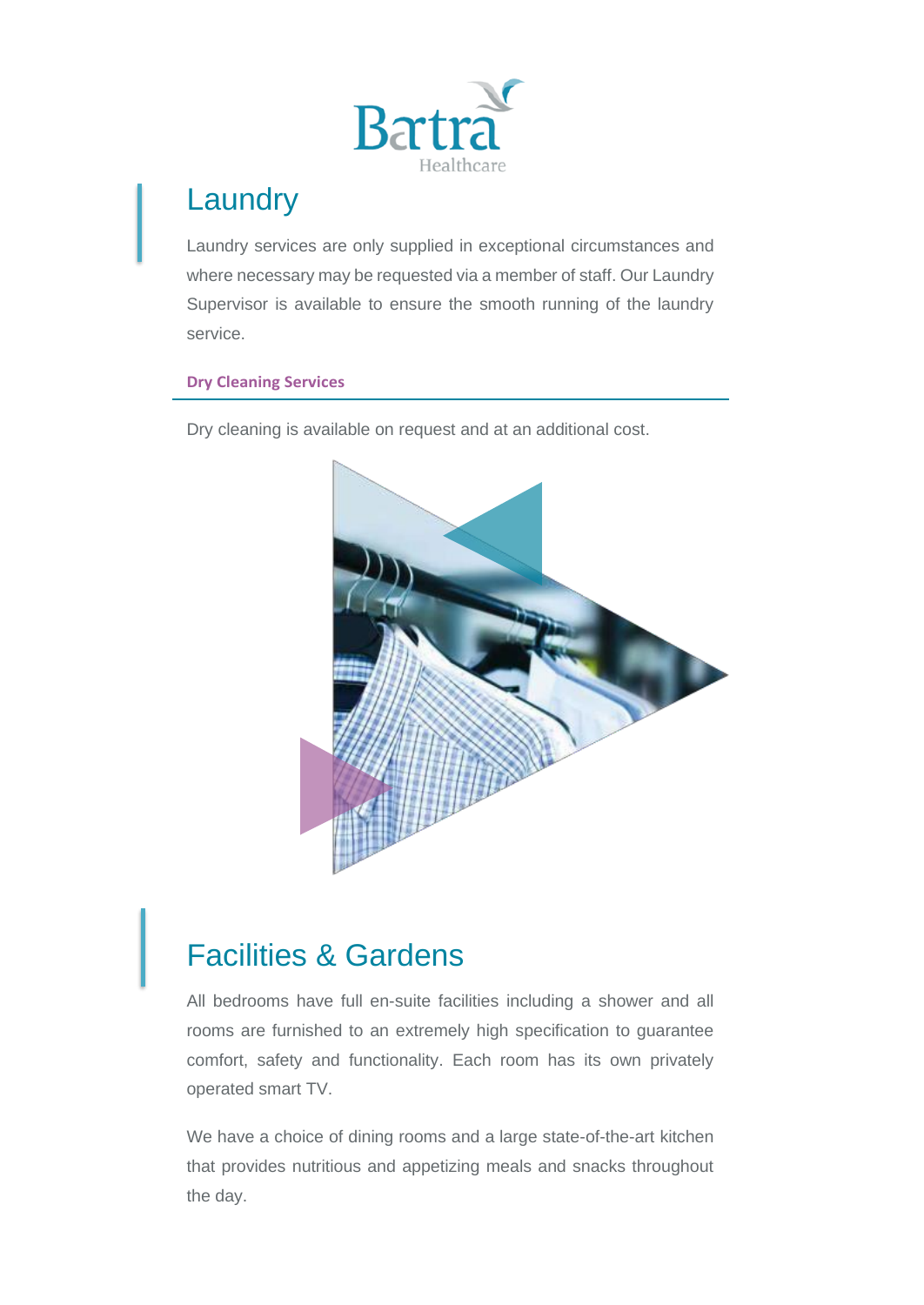

There are several sunrooms, lounges, activity rooms and sitting rooms throughout the Unit, each of which offers its own unique atmosphere and ambience. A smart television is available in some of these rooms.

A quiet room is available for patients for quiet prayer, meditation and reflection. Mass and other religious services are also held here.

Visiting health professionals can take advantage of our treatment rooms which enable patients to meet their doctor, physiotherapist, chiropodist or other professional in a private and dignified manner.

Entertaining visitors and family members is possible for patients in one of our meeting rooms where afternoon tea/coffee can be served.

Outside, we have two gardens for patients to enjoy, which boast a wide variety of trees and shrubs with many paths and walkways to encourage our patients to amble through the garden at their leisure.

The entire building, both internally and externally, is wheelchair accessible. There is ample free car parking in front and at the rear of the building.

CCTV is in operation at all times throughout Beaumont Lodge to facilitate safety and security.



### Complaints Procedure

Beaumont Lodge welcomes suggestions, complaints, concerns, observations and comments from patients, their relatives and visitors. We are obliged to adhere to the HSE Complaints Management Policy and Procedure, Your Service your Say.

All comments or complaints shall be viewed as an opportunity to inform service provision and to continually improve the quality of care and service provided to our patients.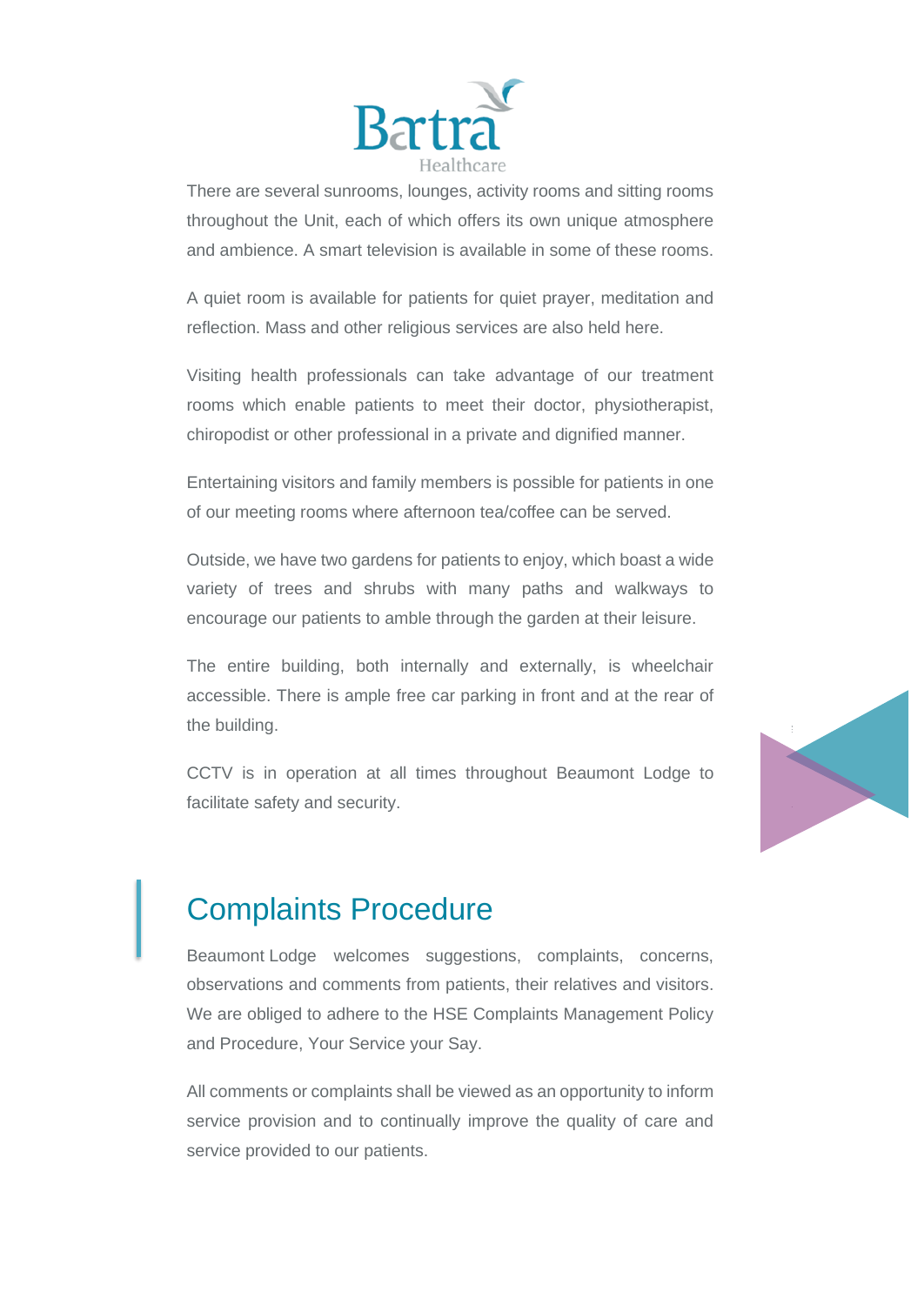

Patients and their relatives/representatives should be confident that making a complaint will not jeopardise the quality of care provided to the patient in any way. The Complaints Procedure is available at Reception and in each unit near the main lifts and is inline with the HSE 2017 Policy – 'Your Service Your Say'.

Any complaint/concern should be raised initially with the Nurse/ CNM on the floor. Should it not be addressed satisfactorily, please feel free to raise the matter with the Complaints Officer who may be contacted at [complaints@bartrahealthcare.ie.](mailto:complaints@bartrahealthcare.ie) The Officer will acknowledge receipt of your complaint and will undertake to investigate within an agreed time frame.

Where the complainant is still not satisfied with the outcome, they can appeal through the Review Officer who may be contacted at [info@bartrahealthcare.ie.](mailto:info@bartrahealthcare.ie) The Officer will acknowledge receipt of your appeal and will undertake to review within an agreed time frame.

Please also remember that if you remain unsatisfied with the outcome of the above procedure, or have serious concerns about the operation of Beaumont Lodge, you may also contact the following organisations:

**SAGE Independent Advocacy Services**, Telephone: 015367330 Rapid Response: 1850719400 Email: info@sageadvaocay.ie The lines are open every day from 10am-10pm, 365 days a year.

**The Office of the Ombudsman,** Telephone: 01 6395600 LoCall: 1890 223030 Email: ombudsman@ombudsman.gov.ie www.ombudsman.gov.ie Write to: The Office of the Ombudsman, 18 Lr Leeson St, Dublin 2.